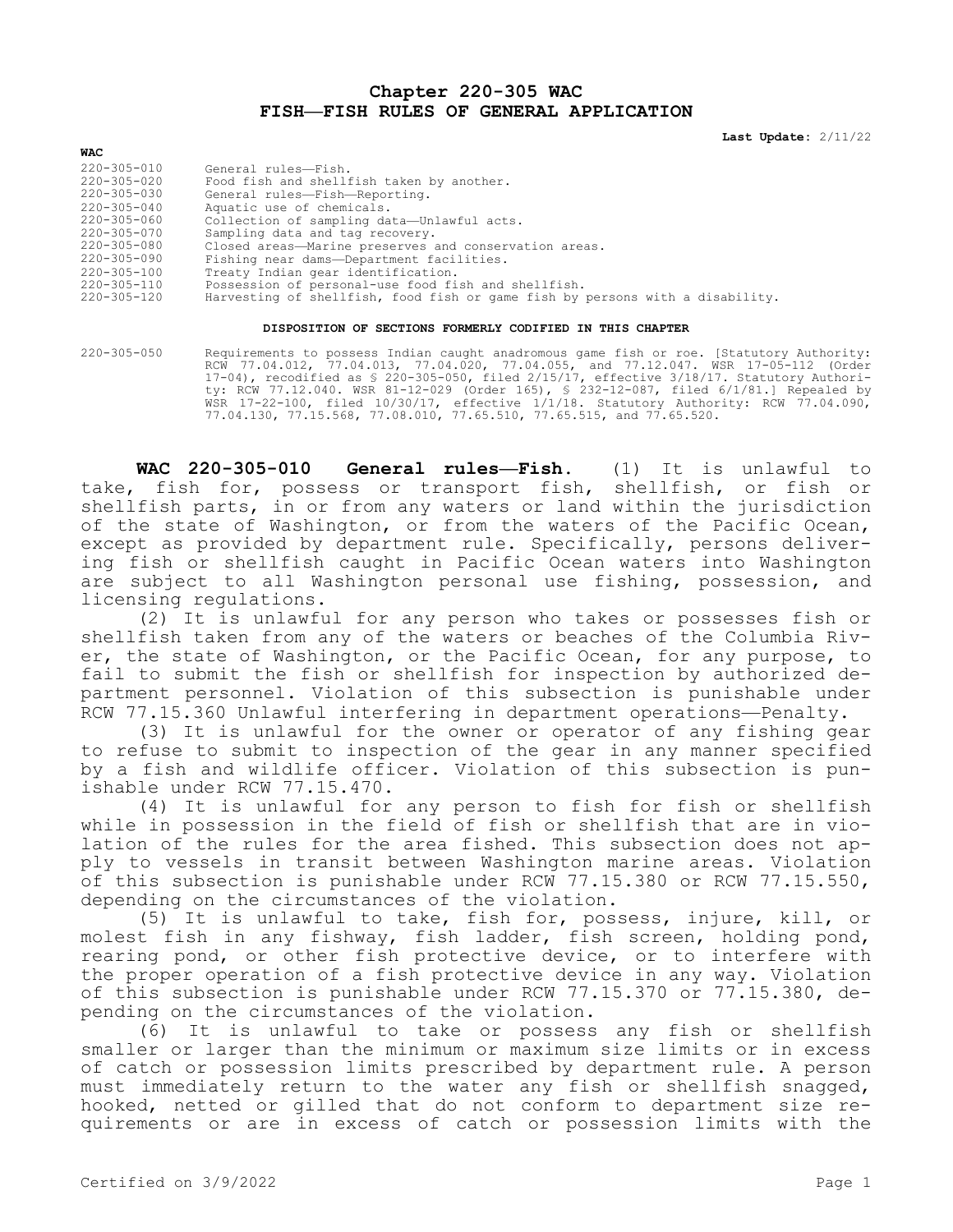least possible injury to the fish or shellfish. Violation of this subsection is a misdemeanor punishable under RCW 77.15.380 or 77.15.550, depending on the circumstances of the violation.

(7) It is unlawful for any person or entity licensed by the department or bringing fish or shellfish into the state to fail to comply with the directions of authorized department personnel related to the collection of sampling data or material from fish or shellfish. It is also unlawful for any person or entity to fail to relinquish to the department, upon request, any part of a salmon or other fish containing coded-wire tags including, but not limited to, the snouts of salmon with clipped adipose fins.

(8) For the purposes of this section "delivery" means transportation by a private or commercial recreational fishing vessel. Delivery in Washington is complete when, within the state, the vessel anchors, moors, ties to a float or pier, or is placed or attempted to be placed on a boat trailer. Delivery is also complete if the fish or shellfish are offloaded from the vessel within state waters.

[Statutory Authority: RCW 77.04.020, 77.12.045, 77.12.047, and C.F.R. Title 50, Part 660. WSR 17-17-045, § 220-305-010, filed 8/10/17, effective 9/10/17. Statutory Authority: RCW 77.04.012, 77.04.013, 77.04.020, 77.04.055, and 77.12.047. WSR 17-05-112 (Order 17-04), recodified as § 220-305-010, filed 2/15/17, effective 3/18/17. Statutory Authority: RCW 77.04.020, 77.12.045, 77.12.047, and C.F.R. Title 50, Part 660. WSR 16-17-017 (Order 16-200), § 220-20-010, filed 8/5/16, effective 9/5/16. Statutory Authority: RCW 77.04.012, 77.04.013, 77.04.055, 77.12.045, and 77.12.047. WSR 13-03-153 (Order 13-16), § 220-20-010, filed 1/23/13, effective 2/23/13. Statutory Authority: RCW 77.12.047. WSR 10-06-095 (Order 10-33), § 220-20-010, filed 3/2/10, effective 4/2/10. Statutory Authority: RCW 77.04.020, 77.12.047, 50 C.F.R. § 660.370, and 50 C.F.R. § 300.63. WSR 10-02-002 (Order 09-262), § 220-20-010, filed 12/23/09, effective 1/23/10. Statutory Authority: RCW 77.12.047. WSR 07-21-128 (Order 07-266), § 220-20-010, filed 10/23/07, effective 11/23/07; WSR 07-04-030, § 220-20-010, filed 1/29/07, effective 3/1/07; WSR 06-13-023 (Order 06-135), § 220-20-010, filed 6/13/06, effective 7/14/06; WSR 05-08-056 (Order 05-53), § 220-20-010, filed 3/30/05, effective 4/30/05; WSR 02-08-048 (Order 02-53), § 220-20-010, filed 3/29/02, effective 5/1/02. Statutory Authority: RCW 75.08.080, 77.12.040. WSR 00-08-038 (Order 00-29), § 220-20-010, filed 3/29/00, effective 5/1/00. Statutory Authority: RCW 75.08.080. WSR 00-01-096 (Order 99-214), § 220-20-010, filed 12/15/99, effective 1/15/00. Statutory Authority: RCW 75.08.080, 77.12.040. WSR 98-15-081 (Order 98-122), § 220-20-010, filed 7/15/98, effective 8/15/98. Statutory Authority: RCW 75.08.080. WSR 98-15-031 (Order 98-120), § 220-20-010, filed 7/7/98, effective 8/7/98. Statutory Authority: RCW 77.12.040 and 75.08.080. WSR 98-06-031, § 220-20-010, filed 2/26/98, effective 5/1/98. Statutory Authority: RCW 75.08.080. WSR 93-15-051, § 220-20-010, filed 7/14/93, effective 8/14/93; WSR 91-08-054 (Order 91-13), § 220-20-010, filed 4/2/91, effective 5/3/91; WSR 91-01-023, § 220-20-010, filed 12/10/90, effective 1/10/91; WSR 89-02-022 (Order 88-186), § 220-20-010, filed 12/29/88; WSR 88-10-013 (Order 88-15), § 220-20-010, filed 4/26/88; WSR 85-09-017 (Order 85-20), § 220-20-010, filed 4/9/85; WSR 85-08-023 (Order 85-24), § 220-20-010, filed 4/1/85; WSR 84-08-014 (Order 84-24), § 220-20-010, filed 3/27/84; WSR 82-15-040 (Order 82-83), § 220-20-010, filed 7/15/82; WSR 82-07-047 (Order 82-19), § 220-20-010, filed 3/18/82; WSR 81-02-053 (Order 81-3), § 220-20-010, filed 1/7/81; WSR 80-10-058 (Or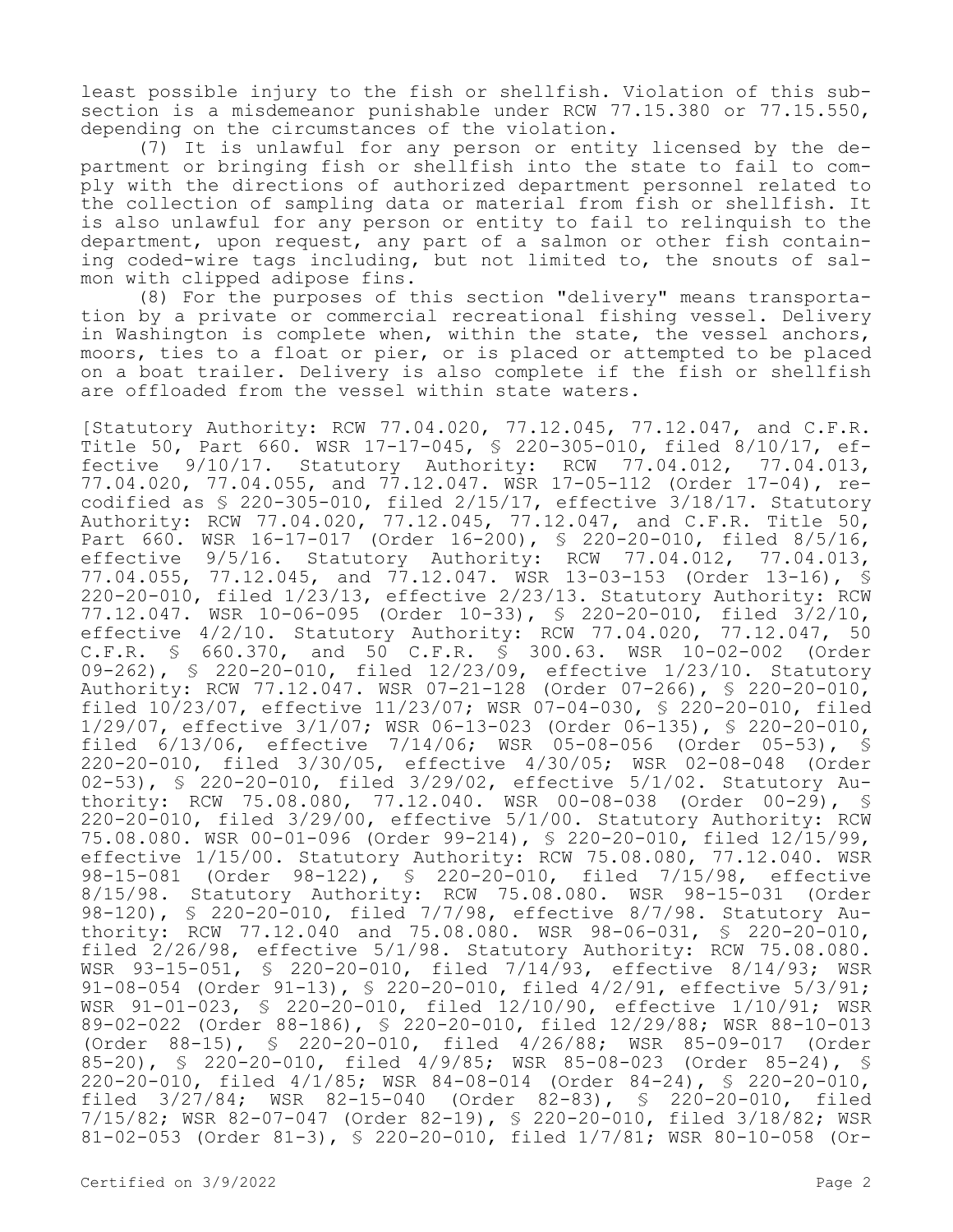der 80-83), § 220-20-010, filed 8/6/80; WSR 80-07-017 (Order 80-45), § 220-20-010, filed 6/11/80; WSR 79-10-013 (Order 79-75), § 220-20-010, filed 9/7/79; Order 77-14, § 220-20-010, filed 4/15/77; Order 76-148, § 220-20-010, filed 12/2/76; Order 1193, § 220-20-010, filed 3/4/75; Order 1179, § 220-20-010, filed 11/19/74; Order 1106, § 220-20-010, filed 1/10/74; Order 1057, § 220-20-010, filed 5/22/73; Order 945, § 220-20-010, filed 8/16/71; Order 920, § 220-20-010, filed 5/13/71; Order 817, § 220-20-010, filed 5/29/69; Order 810, § 220-20-010, filed 4/17/69; Order 771-A, § 220-20-010, filed 3/29/68; Order 767, § 1, filed 12/22/67; Order 758, § 3, filed 10/16/67; Order 726, §§ 2, 3, filed 4/24/67; Order 721, § 1, filed 3/9/67; Subsections 1, 2 from Orders 405 and 256, filed 3/1/60; Subsection 3 from Order 677, filed 3/31/66; Subsection 16 from Order 525, filed 5/3/61; Orders 355 and 256, filed 3/1/60; Subsection 4 from Order 591, filed 10/28/63; Orders 479 and 256, filed 3/1/60; Subsection 5 from Orders 383 and 256, filed 3/1/60; Subsections 6, 26, 35 from Order 568, filed 3/26/63; Order 543, filed 3/20/62; Order 507, filed 4/13/60; Order 256, filed 3/1/60; Subsections 7-11, 13-15, 17, 18, 22 from Orders 355 and 256, filed 3/1/60; Subsection 12 from Orders 407 and 256, filed 3/1/60; Subsections 19, 27 from Orders 480 and 256, filed 3/1/60; Subsection 20 from Order 677, filed 3/31/66; Orders 483 and 256, filed 3/1/60; Subsection 23 from Order 677, filed 3/31/66; Order 605, filed 4/21/64; Order 568, filed 3/26/63; Order 543, filed 3/20/62; Order 507, filed 4/13/60; Order 256, filed 3/1/60; Subsection 24 from Order 605, filed 4/21/64; Orders 407 and 256, filed 3/1/60; Subsection 25 from Orders 449 and 256, filed 3/1/60; Subsections 28-33 from Orders 456 and 256, filed 3/1/60; Subsection 34 from Orders 486 and 256, filed 3/1/60; Subsection 36 from Order 591, filed 10/28/63; Subsections 37 and 38 from Order 677, filed 3/31/66; Subsection 39 from Order 672, filed 12/28/65.]

**WAC 220-305-020 Food fish and shellfish taken by another.** It is unlawful to possess food fish or shellfish taken during the open season by another fisher unless it is accompanied by a statement which shows the name, address, fishing license or document number and signature of the taker, and the date, county or marine area where taken.

[Statutory Authority: RCW 77.04.012, 77.04.013, 77.04.020, 77.04.055, and 77.12.047. WSR 17-05-112 (Order 17-04), recodified as § 220-305-020, filed 2/15/17, effective 3/18/17. Statutory Authority: RCW 77.04.012, 77.04.020, and 77.12.047. WSR 17-01-085 (Order 16-322), § 220-20-011, filed 12/16/16, effective 1/16/17.]

**WAC 220-305-030 General rules—Fish—Reporting.** (1) It is unlawful for any person licensed by the department to fail to make or return any report required by the department relative to the taking, selling, possessing, transporting, processing, freezing, and storing of fish or shellfish, whether taken within the jurisdiction of the state of Washington or beyond, or on Indian reservations or usual and accustomed Indian fishing grounds.

(2) Violation of this section is punishable under RCW 77.15.280, 77.15.560, or 77.15.568, depending on the circumstances of the violation.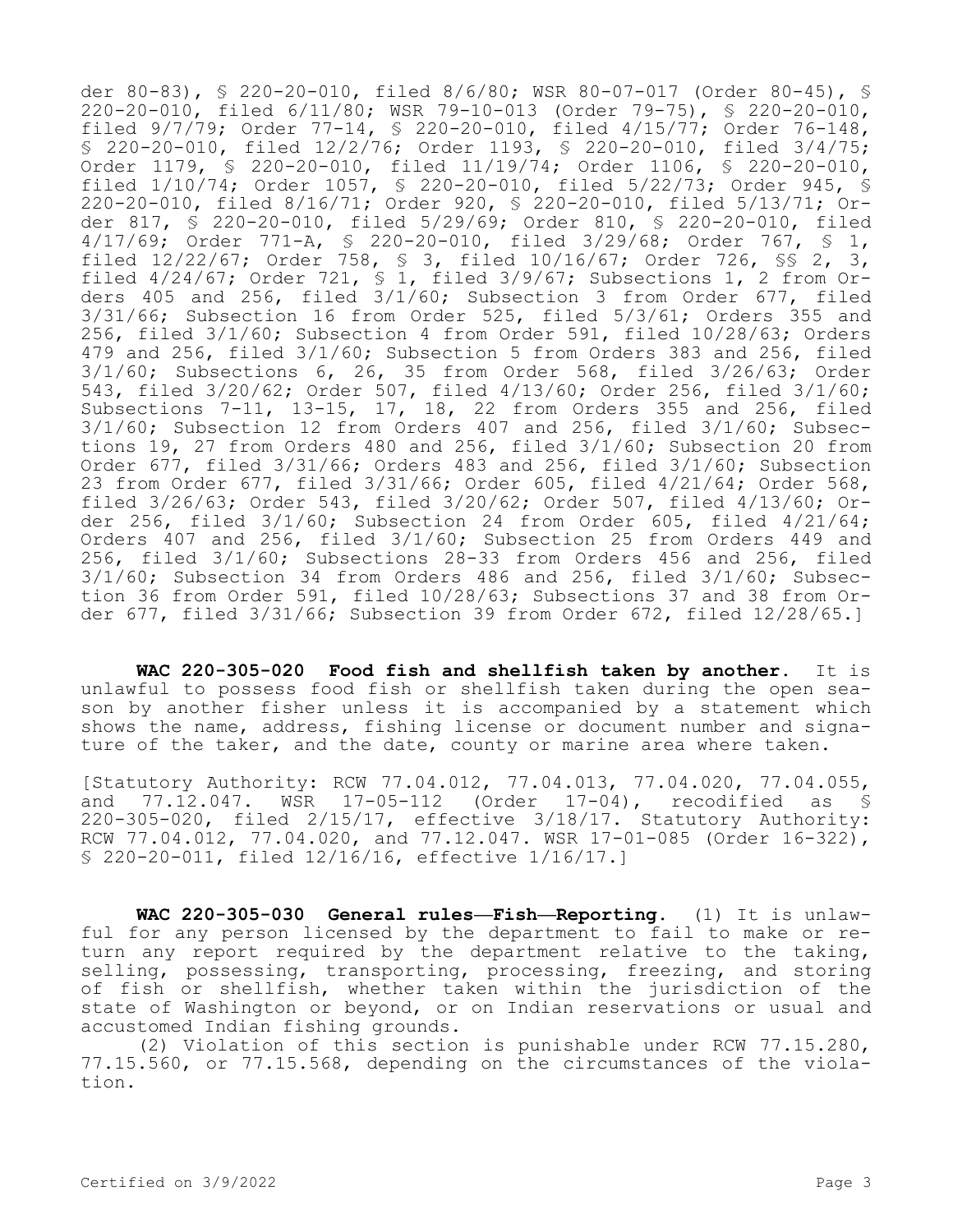[Statutory Authority: RCW 77.04.012, 77.04.013, 77.04.020, 77.04.055, and 77.12.047. WSR 17-05-112 (Order 17-04), recodified as \$ 220-305-030, filed 2/15/17, effective 3/18/17. Statutory Authority: RCW 77.04.012, 77.04.013, 77.04.055, 77.12.045, and 77.12.047. WSR 13-03-153 (Order 13-16), § 220-20-120, filed 1/23/13, effective 2/23/13.]

**WAC 220-305-040 Aquatic use of chemicals.** (1) It is unlawful to use, place, or cause to be placed in state waters or on state beaches or tidelands any substance or chemical used for control of predators or pests that affects fish or shellfish or other aquatic marine organisms, without first obtaining a special permit to do so from the director.

(2) It is unlawful for any person to use chemical irritants to harvest fish, shellfish, or unclassified marine invertebrates, except as authorized by department permit.

(3) Violation of this section is a misdemeanor, punishable under RCW 77.15.150 or 77.15.196, depending on the circumstances of the violation.

[Statutory Authority: RCW 77.04.012, 77.04.013, 77.04.020, 77.04.055, and 77.12.047. WSR 17-05-112 (Order 17-04), recodified as § 220-305-040, filed 2/15/17, effective 3/18/17. Statutory Authority: RCW 77.04.012, 77.04.013, 77.04.055, 77.12.045, and 77.12.047. WSR 13-03-153 (Order 13-16), § 220-20-116, filed 1/23/13, effective 2/23/13.]

**WAC 220-305-060 Collection of sampling data—Unlawful acts.** It is unlawful for any person or corporation licensed by the department to fail to comply with the directions of authorized department personnel related to the collection of sampling data and/or material from wildlife. It is also unlawful for any such person or corporation to fail to relinquish to the department, upon request, any part of steelhead or other species of fish commonly found in fresh water, containing coded-wire tags, including but not limited to, the snouts of those steelhead that are marked with clipped left ventral fins. This section does not apply to those species of fish classified as food fish by the director of fisheries or to private sector cultured aquatic products on aquatic farms.

[Statutory Authority: RCW 77.04.012, 77.04.013, 77.04.020, 77.04.055, and 77.12.047. WSR 17-05-112 (Order 17-04), recodified as § 220-305-060, filed 2/15/17, effective 3/18/17. Statutory Authority: RCW 77.12.040. WSR 90-01-069 (Order 415), § 232-12-082, filed 12/18/89, effective 1/18/90.]

**WAC 220-305-070 Sampling data and tag recovery.** It is unlawful for any person to fail to comply with the directions of authorized department personnel related to the collection of sampling data or material from salmon or other food fish. It is also unlawful for any person to fail to relinquish upon request to the department any fish tag or any part of a salmon or other food fish containing coded wire tags,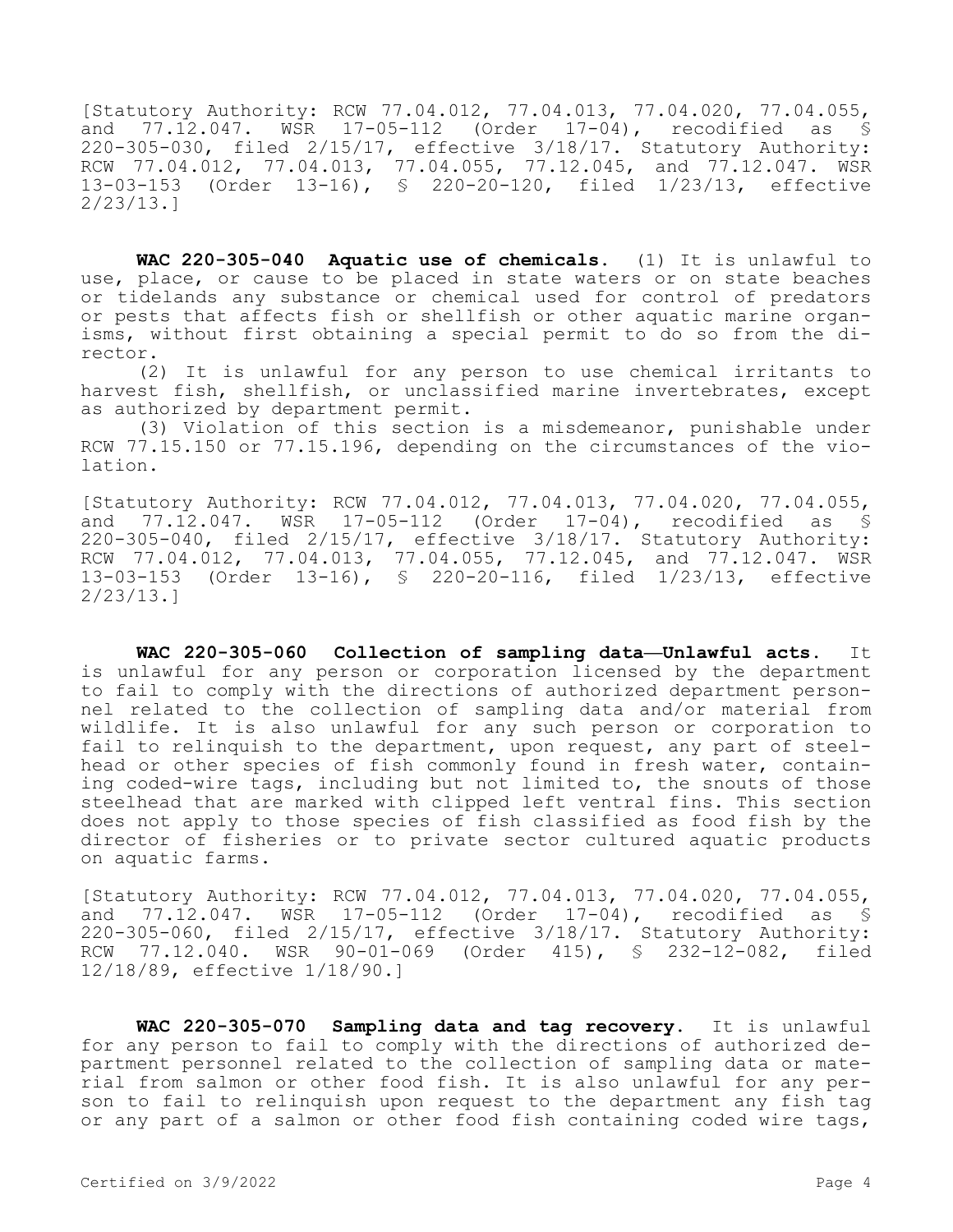including but not limited to, the snouts of those salmon that are marked by having clipped adipose fins.

[Statutory Authority: RCW 77.04.012, 77.04.013, 77.04.020, 77.04.055,<br>and 77.12.047. WSR 17-05-112 (Order 17-04), recodified as \$ and 77.12.047. WSR 17-05-112 (Order 17-04), recodified as § 220-305-070, filed 2/15/17, effective 3/18/17. Statutory Authority: RCW 77.04.012, 77.04.055, 77.12.045, and 77.12.047. WSR 15-11-042 (Order 15-126), § 220-56-112, filed 5/14/15, effective 6/14/15. Statutory Authority: RCW 75.08.080. WSR 82-07-047 (Order 82-19), § 220-56-112, filed 3/18/82.]

**WAC 220-305-080 Closed areas—Marine preserves and conservation areas.** (1) It is unlawful to fish for or possess fish, shellfish, or wildlife taken from any conservation area defined in chapter 220-303 WAC.

(2) The following marine preserves are closed to the taking of fish, shellfish, and wildlife as indicated:

(a) The Admiralty Head Marine Preserve is closed to the taking of fish and wildlife, and closed to the taking of shellfish except sea cucumbers and sea urchins.

(b) The Colvos Passage Marine Preserve is closed to the taking of shellfish and wildlife, closed to all commercial harvest of fish, and closed to recreational harvest of fish except it is lawful to take salmon for personal use by trolling, defined as fishing from a vessel under power and in gear making forward progress.

(c) The San Juan Island Marine Preserve is closed to the taking of shellfish except it is lawful to take crab from Parks Bay, and closed to the taking of food fish other than salmon except it is lawful to take herring and Yellow and Low Island Preserve is closed to the taking of food fish.

(d) The Titlow Beach Marine Preserve is closed to the taking of shellfish and wildlife, closed to the commercial harvest of all fish, and closed to the recreational harvest of all fish except that it is lawful to take salmon if taken with artificial lures from shore or from a nonmotorized vessel.

(e) The Z's Reef Marine Preserve is closed to the taking of shellfish and wildlife, closed to the commercial harvest of all fish, and closed to the recreational harvest of all fish except that it is lawful to take salmon with fly fishing gear as defined in WAC 220-310-150.

(f) The Seattle city park Marine Preserves (Golden Gardens, Carkeek, Lincoln, Discovery, Emma Schmitz, and Richey Viewpoint) are closed to removal of organisms from the intertidal areas, except that finfish may be harvested using hook and line gear, provided it is lawful under other WDFW fishing regulations. Any organism except finfish taken by hook and line in the intertidal area must be placed unharmed in the location it was found. Removal of organisms of unclassified marine invertebrates in numbers less than the daily limits is an infraction. All other penalties for larger numbers removed apply.

(g) The Saltwater State Park Marine Preserve is closed to all recreational harvest.

[Statutory Authority: RCW 77.04.012, 77.04.013, 77.04.020, 77.04.055, and  $77.12.047$ . WSR  $17-05-112$  (Order  $17-04$ ), amended and recodified as § 220-305-080, filed 2/15/17, effective 3/18/17. Statutory Authority: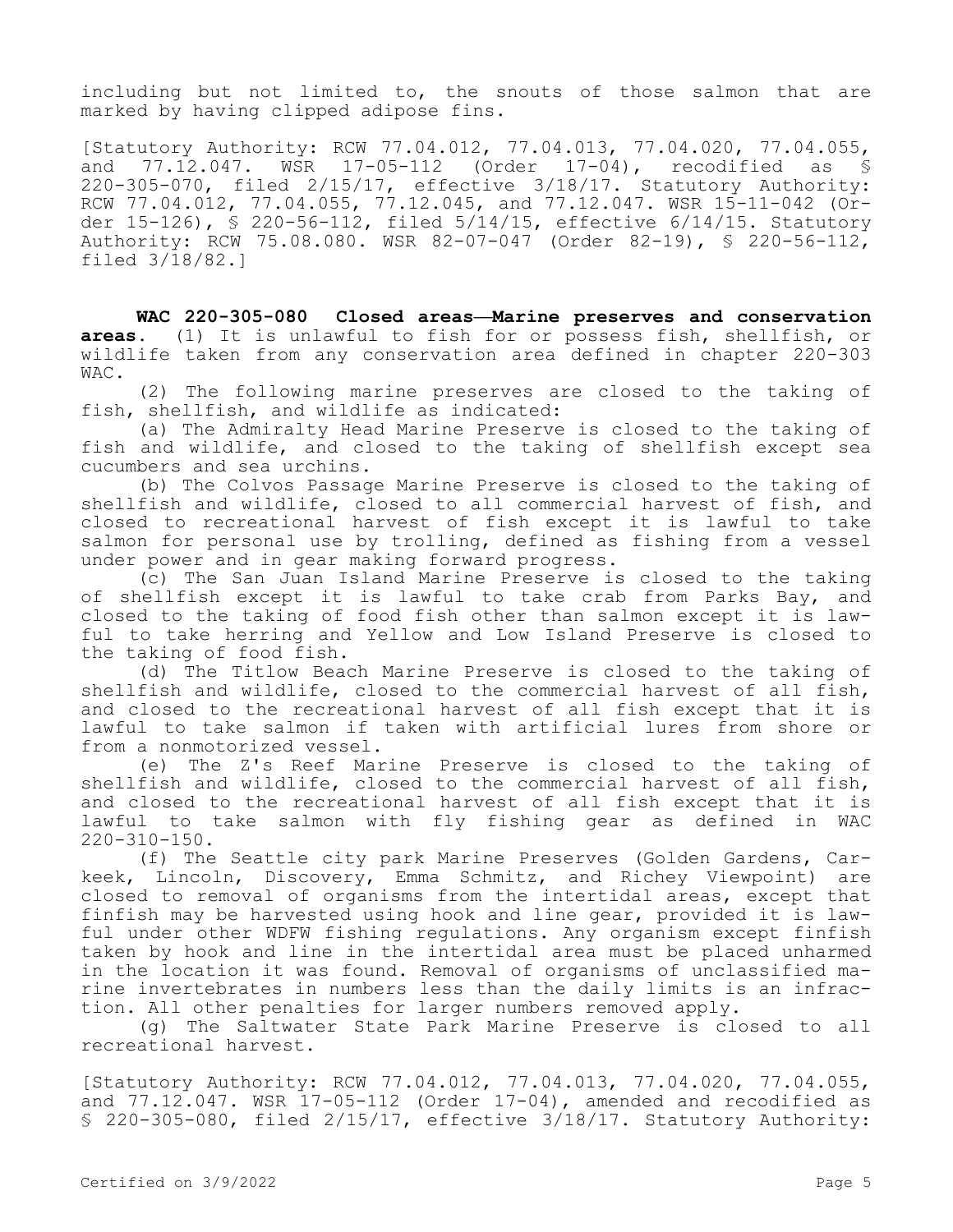RCW 77.12.047. WSR 09-06-042 (Order 09-27), § 220-20-100, filed 2/25/09, effective 5/1/09. Statutory Authority: RCW 77.12.047 and 77.04.020. WSR 07-16-056, § 220-20-100, filed 7/26/07, effective 8/26/07. Statutory Authority: RCW 77.12.047. WSR 07-05-051 (Order 07-22), § 220-20-100, filed 2/16/07, effective 3/19/07; WSR 05-09-009 (Order 05-52), § 220-20-100, filed 4/7/05, effective 5/8/05; WSR 02-08-048 (Order 02-53), § 220-20-100, filed 3/29/02, effective 5/1/02.]

**WAC 220-305-090 Fishing near dams—Department facilities.** Except as provided in current season game fish regulations, it is unlawful to fish within four hundred feet downstream from man-made dams, fish ladders or other obstructions, or in facilities used by the department for rearing, holding, or passage of fish. It is unlawful to fish in an irrigation canal or ditch, when the area is posted as closed waters.

[Statutory Authority: RCW 77.04.012, 77.04.013, 77.04.020, 77.04.055, and 77.12.047. WSR 17-05-112 (Order 17-04), recodified as § 220-305-090, filed 2/15/17, effective 3/18/17. Statutory Authority: RCW 77.12.040. WSR 81-22-002 (Order 174), § 232-12-164, filed 10/22/81; WSR 81-12-029 (Order 165), § 232-12-164, filed 6/1/81. Formerly WAC 232-12-370.]

**WAC 220-305-100 Treaty Indian gear identification.** It is unlawful for any person exercising treaty Indian fishing rights at adjudicated usual and accustomed grounds and stations within the Point No Point, Makah, Quinault, Medicine Creek, and Point Elliott treaty areas to leave any gear unattended unless there is affixed to it an identification tag of tribal affiliation and the person's valid treaty Indian identification number.

[Statutory Authority: RCW 77.04.012, 77.04.013, 77.04.020, 77.04.055, and 77.12.047. WSR 17-05-112 (Order 17-04), recodified as § 220-305-100, filed 2/15/17, effective 3/18/17. Statutory Authority: RCW 77.04.012, 77.04.013, 77.04.055, and 77.12.047. WSR 14-01-056 (Order 13-301), § 220-47-121, filed 12/12/13, effective 1/12/14. Statutory Authority: RCW 75.08.080. WSR 84-13-078 (Order 84-53), § 220-47-121, filed 6/21/84; Order 76-26, § 220-47-121, filed 1:45 p.m., 4/20/76.]

## *(Effective until July 1, 2022)*

**WAC 220-305-110 Possession of personal-use food fish and shellfish.** (1) The personal-use possession limit of food fish shall include all fresh, frozen, canned and other processed fish in the immediate possession of an individual, together with fish held for him by a custom canner or processor, and fish consigned by him for processing, preserving, storing, or transporting to a place other than where such food fish were taken.

(2) It shall be unlawful for any custom canner, or any person operating as a canner or processor of personal-use catches of food fish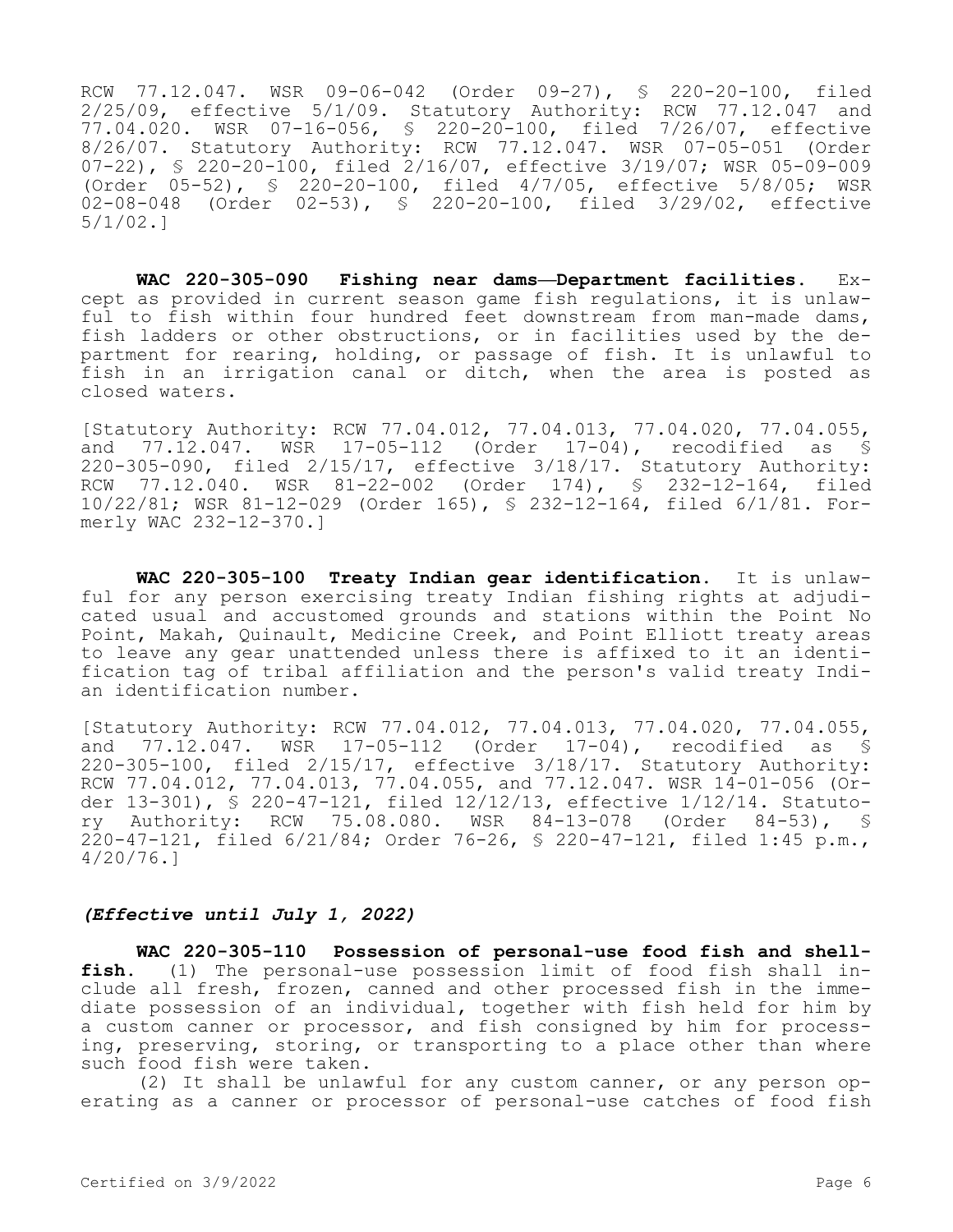to accept, process or hold in the name of an individual more than his lawful possession limit.

(3) Custom canners or processors of personal-use food fish or shellfish, resort operators and others who hold fish on their premises for sport fishermen, shall maintain accurate written accounts of such fish. These records shall be made available for inspection by the department of fisheries, and shall contain the name, signature and permanent address of the taker, the date and area of catch; the number, weight, species and date submitted for processing or holding and the final quantities processed by numbers of units.

(4) It shall be unlawful for any commercial fish dealer, cold storage plant operator, restaurant or hotel to store or have in possession any food fish or shellfish taken by any person for personal use, unless it is identified by tags attached bearing the names and addresses of the persons taking such food fish or shellfish.

(5) It shall be unlawful for any person taking food fish or shellfish for personal use to intermingle his catch or part of his catch with that of any duly licensed person taking food fish or shellfish for commercial purposes except for commercially caught fish retained for personal use as provided for in WAC 220-354-030 and  $220 - 353 - 110$ .

[Statutory Authority: RCW 77.04.012, 77.04.013, 77.04.020, 77.04.055, and 77.12.047. WSR 17-05-112 (Order 17-04), amended and recodified as § 220-305-110, filed 2/15/17, effective 3/18/17. Statutory Authority: RCW 75.08.080. WSR 85-11-020 (Order 85-43), § 220-56-110, filed 5/10/85; WSR 80-03-064 (Order 80-12), § 220-56-110, filed 2/27/80, effective 4/1/80.]

## *(Effective July 1, 2022)*

**WAC 220-305-110 Possession of personal-use food fish and shellfish.** (1) The personal-use possession limit of food fish shall include all fresh, frozen, canned and other processed fish in the immediate possession of an individual while in the field or in transit, together with fish held by a custom canner or processor, and fish consigned for processing, preserving, storing, or transporting to a place other than where such food fish were taken.

(2) It shall be unlawful for any custom canner, or any person operating as a canner or processor of personal-use catches of food fish to accept, process or hold in the name of an individual more than his lawful possession limit.

(3) Custom canners or processors of personal-use food fish or shellfish, resort operators and others who hold fish on their premises for sport fishermen, shall maintain accurate written accounts of such fish. These records shall be made available for inspection by the department of fisheries, and shall contain the name, signature and permanent address of the taker, the date and area of catch; the number, weight, species and date submitted for processing or holding and the final quantities processed by numbers of units.

(4) It shall be unlawful for any commercial fish dealer, cold storage plant operator, restaurant or hotel to store or have in possession any food fish or shellfish taken by any person for personal use, unless it is identified by tags attached bearing the names and addresses of the persons taking such food fish or shellfish.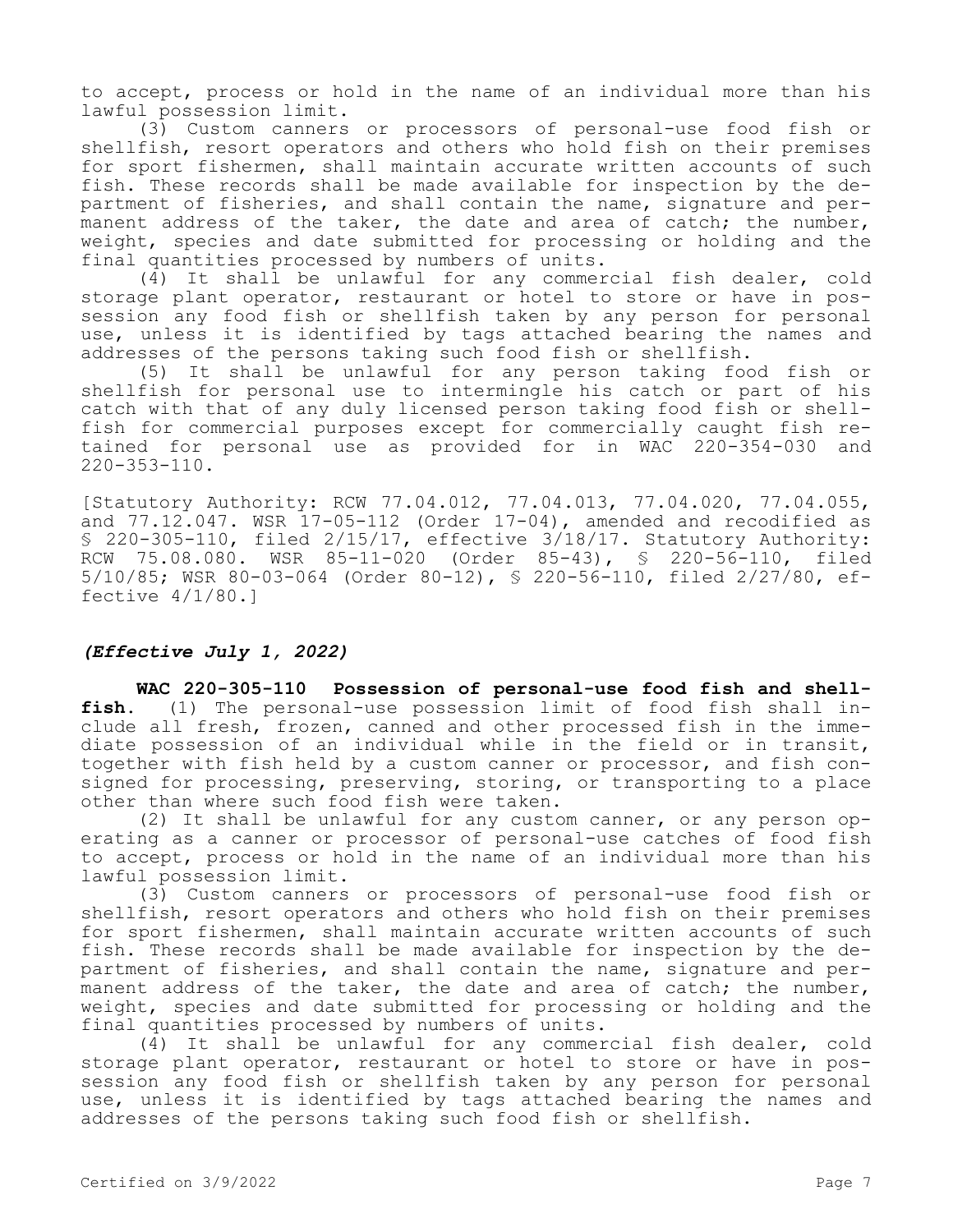(5) It shall be unlawful for any person taking food fish or shellfish for personal use to intermingle his catch or part of his catch with that of any duly licensed person taking food fish or shellfish for commercial purposes except for commercially caught fish retained for personal use as provided for in WAC 220-354-030 and  $220 - 353 - 110$ .

[Statutory Authority: RCW 77.04.012, 77.04.020, 77.04.055, 77.12.045, and 77.12.047. WSR 22-05-066 (Order 22-06), § 220-305-110, filed<br>2/11/22, effective 7/1/22. Statutory Authority: RCW 77.04.012, effective 7/1/22. Statutory Authority: RCW 77.04.012, 77.04.013, 77.04.020, 77.04.055, and 77.12.047. WSR 17-05-112 (Order 17-04), amended and recodified as § 220-305-110, filed 2/15/17, effective 3/18/17. Statutory Authority: RCW 75.08.080. WSR 85-11-020 (Order 85-43), § 220-56-110, filed 5/10/85; WSR 80-03-064 (Order 80-12), § 220-56-110, filed 2/27/80, effective 4/1/80.]

**WAC 220-305-120 Harvesting of shellfish, food fish or game fish by persons with a disability.** (1) Definitions:

(a) "Harvester with a disability" means a person who has been granted a disability designation and who possesses a valid disabled harvester endorsement issued by the department;

(b) "Disabled harvester endorsement" means an endorsement to a license issued by the department to a person who has been granted a disability designation;

(c) "Designated harvester companion" means a designated person who only assists with that physical function the harvester with a disability is unable to perform during his or her recreational activity in the taking of shellfish, food fish, or game fish;

(d) "Designated harvester companion card" means an identification card issued by the department to a harvester with a disability for use by another person in assisting or acting on the behalf of the harvester with a disability while engaging in fishing or harvesting activities.

(2) A designated harvester companion card will be issued to the holder of a disabled harvester endorsement along with the issuance of a harvesting license.

(3) It is unlawful for a harvester with a disability to fail to obtain all licenses, permits and catch record cards prior to fishing.

(4) The designated harvester companion, when accompanied by the harvester with a disability, may assist the harvester with a disability in taking shellfish, game fish and food fish or engage in the taking of shellfish, game fish, and food fish on behalf of the harvester with a disability.

(5) It is unlawful for a designated harvester companion to assist a harvester with a disability unless the harvester with a disability is present and participating in the fishing activity, except:

(a) The harvester with a disability is not required to be present at the location where the designated harvester companion is harvesting shellfish for the harvester with a disability. The harvester with a disability is required to be in the direct line of sight of the designated harvester companion who is harvesting shellfish for him or her, unless it is not possible to be in a direct line of sight because of a physical obstruction or other barrier. If such a barrier or obstruction exists, the harvester with a disability is required to be within one-quarter mile of the designated harvester companion who is harvest